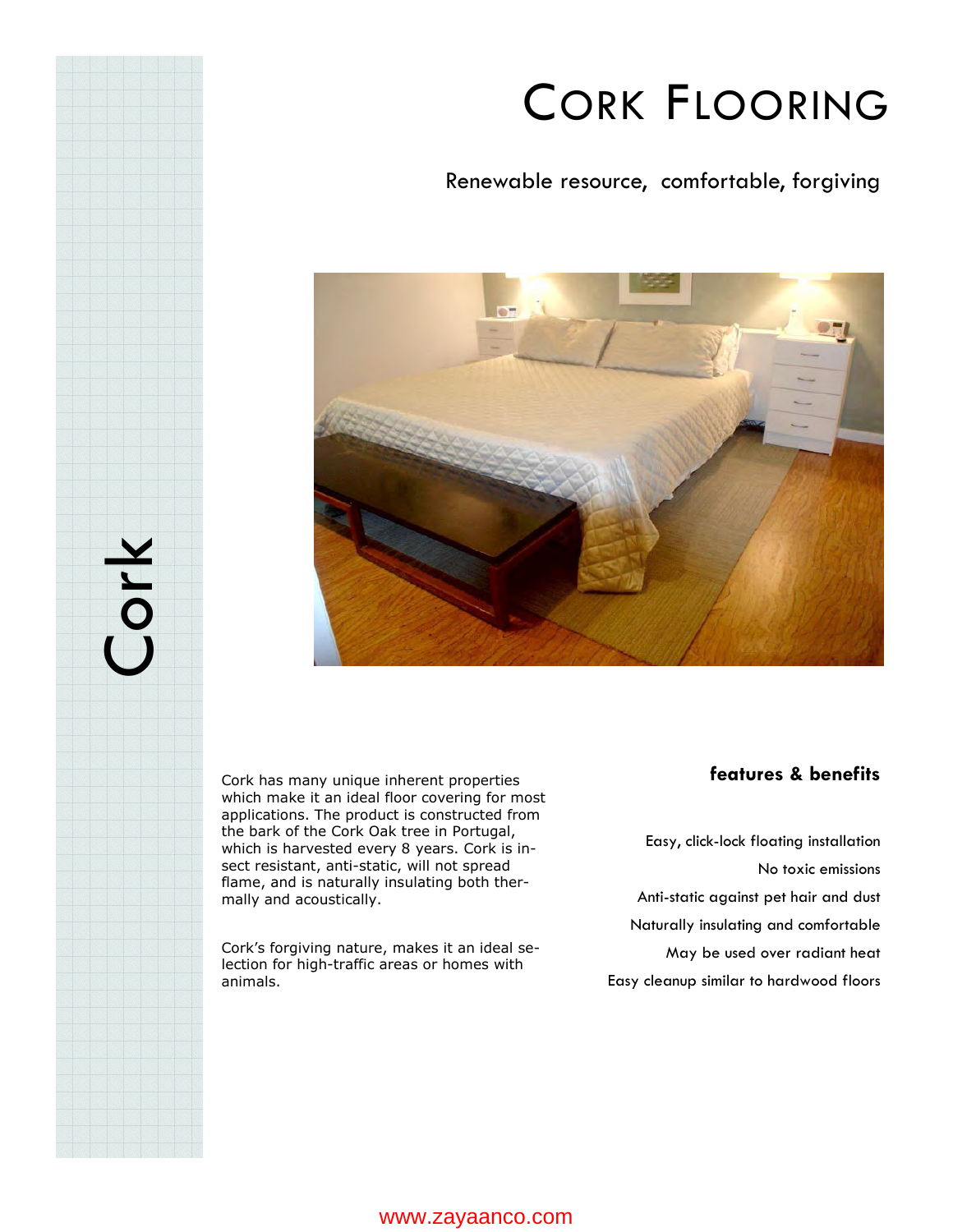# Cork Flooring





Basic **Honey Rivers** Maché Maché Bambus













Cream Piazza Nazare Negro Palazza Mesquite Palazza







Cherry Palazza Chocolate Lava Chocolate Burl Rustiko









Chocolate Frappé **Zebra** Zebra Cocoa Frappé Mesquite Honey Rivers

These samples are representative of our stocked patterns. We also produce dozens of other patterns and custom-stain cork by special order.

#### www.zayaanco.com